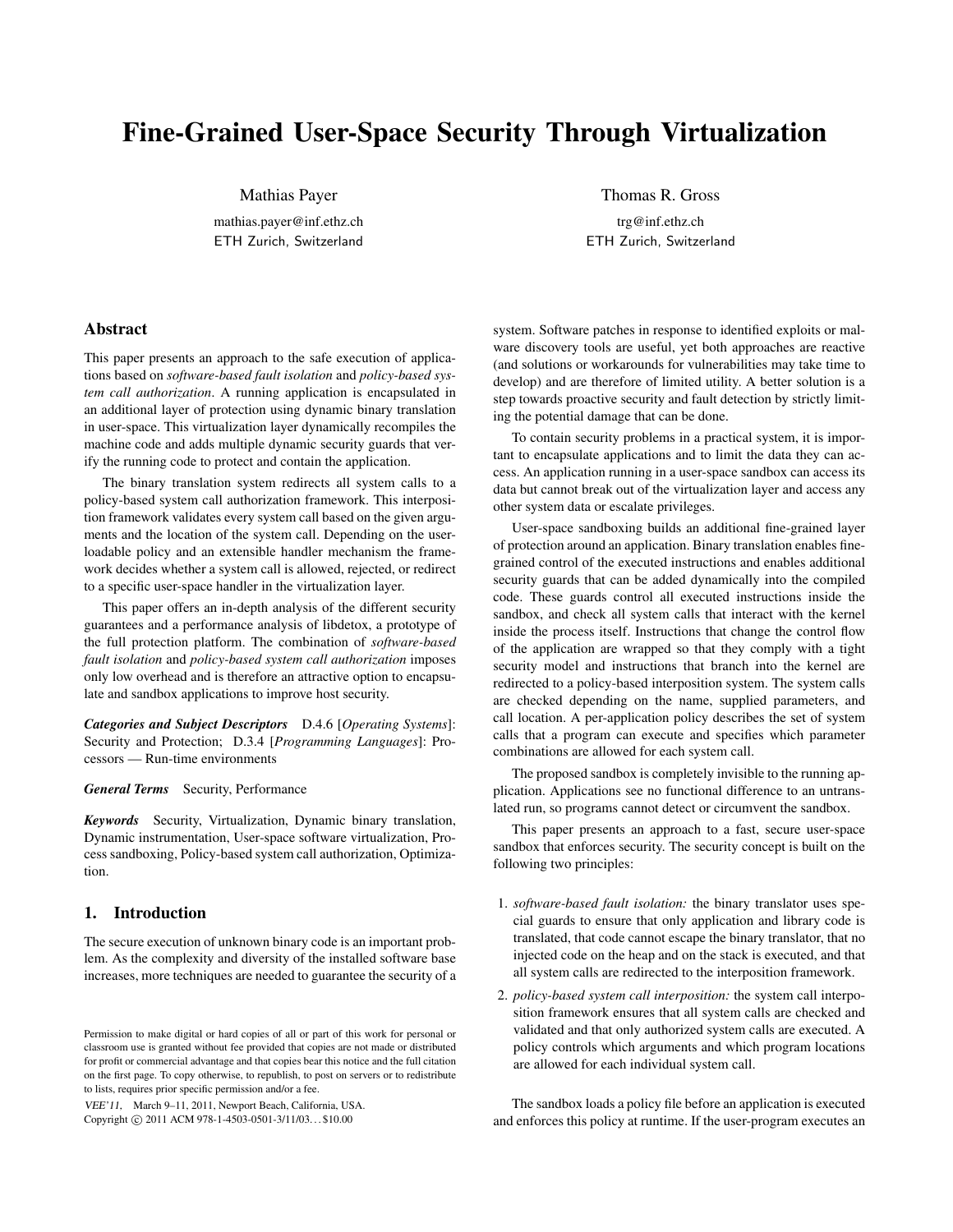illegal system call, illegal code, or tries to execute an unchecked control transfer then the process is terminated by the sandbox.

The policies can contain both white-listing and black-listing of system calls based on system call numbers, locations and arguments. Wildcards can be used to specify groups of arguments. An additional extension are the *redirected system calls*. If a system call is blocked then a fake value can be returned to the user-space program. The user-space program is unable to detect if a real system call or a redirected system call was executed. This feature can be used to analyze untrusted software or to re-implement system calls in user-space. See Figure [1](#page-1-0) for an overview of the fault isolation layer and the implementation of fake system calls in user-space.



<span id="page-1-0"></span>Figure 1. Sandbox overview with user-space fault isolation and delegation to redirected system calls.

The contributions of this paper are the combination of:

- 1. fine-grained *software-based fault isolation* using special guards that are implemented through binary translation to protect against code injections and the execution of unchecked code,
- 2. the additional guards that guarantee the fault isolation properties, and
- 3. flexible per-process user-defined *policy-based system call interposition* in user-space without the need for context switches to validate specific calls and without additional privileged code in the kernel. This paper also presents sample policies to guard the SPEC CPU2006 benchmarks and the nmap network security tool. A case study uses the Apache web-server to secure and benchmark a daemon process.

The presented approach is not limited to Linux or x86. libdetox, our implementation prototype for x86, supports the complete IA-32 ISA. libdetox is able to sandbox unmodified Linux binaries, dynamically add additional security guards, and redirect all system calls to the policy-based system call interposition framework.

Section [2](#page-1-1) presents background information on a basic dynamic binary translator. Section [3](#page-2-0) discusses security implications and covers process virtualization details as well as the specific guards and explains policy-based system call interposition. Important implementation details are highlighted in Section [4.](#page-5-0) The system is evaluated in Section [5,](#page-6-0) followed by a discussion of related work and our conclusion.

# <span id="page-1-1"></span>2. Dynamic binary translation

This section describes the design of a basic dynamic binary translator that implements software-based fault isolation. The dynamic binary translator processes basic blocks of the original program and places the translated blocks in a code cache. The mapping between untranslated and translated blocks is recorded in a mapping table. Figure [2](#page-1-2) illustrates the runtime layout of a basic table-based binary translator.



<span id="page-1-2"></span>Figure 2. Runtime layout of a binary translator.

At the end of a basic block the translator checks if the outgoing edges are already translated and redirects control transfers to the translated counter parts in the code cache. If a target is not translated then the translator (i) constructs a trampoline that triggers the translation of the corresponding basic block and (ii) redirects control flow to that trampoline.

The translator processes one instruction at a time. Control instructions are translated using special handler functions, all other valid instructions are copied verbatim to the code cache. If the translator encounters an illegal instruction it aborts the program.

Control instructions are translated so that the execution of the translated program never leaves the code cache. For conditional control transfers, jump instructions, and call instructions the translator either constructs a trampoline if the target is not yet translated, or encodes a control transfer to the translated target in the code cache.

Indirect control transfers like indirect jumps, indirect calls, and function returns depend on runtime data and can change upon every execution. The targets of indirect control transfers point to untranslated code. The translator must replace these control transfers with a runtime lookup in the mapping table and a control transfer to the translated counterpart in the code cache. The runtime lookup for each indirect control transfer ensures that control flow is only transferred to well-known and translated locations.

These runtime lookups are responsible for most of the runtime overhead of dynamic binary translators, and most optimizations present in fast binary translators try to reduce this overhead.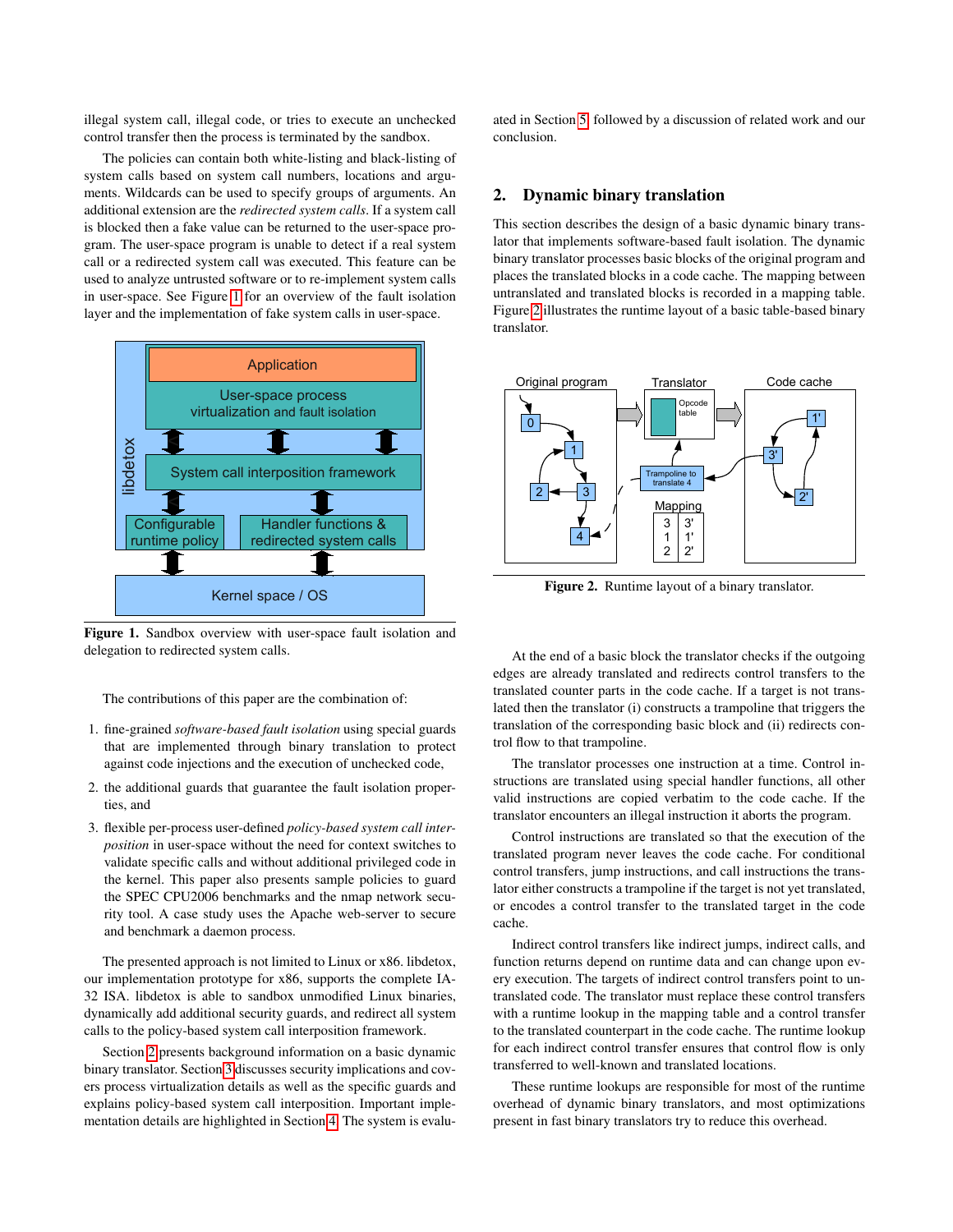# <span id="page-2-0"></span>3. Security guidelines

Software-based fault isolation is secure if programs are unable to escape the fault isolation sandbox and no code is executed that does not conform to a strict security policy. All executed code and all executed system calls must be checked and verified. If the executed code does not follow the security policy (e.g., due to programming bugs, potential exploits, or backdoors) then the sandbox detects these offenses and terminates the program.

The sandbox uses a layered security concept that builds on two principles, *software-based fault isolation*, and *policy-based system call interposition*. Each principle protects from specific attacks. Process sandboxing through dynamic binary translation is the first line of defense and ensures that (i) no injected code is translated or executed, (ii) application or library code cannot be overwritten, (iii) program code cannot escape or terminate the sandbox, and (iv) program code cannot overwrite any data structures owned by the sandbox. The binary translation framework translates all code before it is executed and uses special guards to ensure that the code conforms to the security specification and that, e.g., control transfers always target valid code. The first principle protects against all code based exploits (e.g., overflows and return to libc attacks).

Process sandboxing builds the foundation for the second security principle. The binary translation framework redirects all forms of system calls to the policy-based system call interposition framework. This framework checks every system call, the arguments of the system call, and the location of the system call. Only system calls that conform to the policy for the current application are allowed. Depending on the policy decision each system call can be:

- 1. rejected and the program is terminated,
- 2. rejected but a fake return value is returned,
- 3. redirected to an internal implementation (for special handling or additional checks),
- 4. allowed and the program continues.

Process sandboxing ensures that the translated code cannot escape the binary translator and the policy-based interposition framework limits the system calls that can be executed. The second principle protects against data based exploits (e.g., integer overflows and type errors) and builds a second line of defense at the coarsegrained system call level. This policy must be tight to avoid privilege escalation.

For performance reasons, target addresses of individual translated instructions are not checked. User-space software-based fault isolation and the system call interposition framework ensure that a program is unable to execute uncontrolled code and unspecified system calls and lays the power to control system calls and their allowed arguments into the hands of the policy writer.

#### 3.1 Software-based fault isolation

Binary translation (BT) is a key component for user-space softwarebased fault isolation. A dynamic translation system translates and checks every machine code instruction *before* it is executed. Every direct control transfer is translated, and every indirect control transfer is intercepted and only translated branch targets are reached. The translator can change, adapt, or remove any invalid instruction and is able to intercept system calls *before* they are executed. During the translation process code can be instrumented and augmented with additional security features. Security features like non-executable stack, stack guards, control flow evaluation, or argument checking for specific functions are added without the need to recompile the application. Even patches can be applied at runtime to fix bugs in running applications.

Fault isolation offers a very fine-grained control of security as all executed code must comply to a defined security policy, not just the executed system calls. Security frameworks that validate only bare system calls miss exploits that target the data integrity of the executed program because they only detect an intrusion if an invalid system call is executed but not when malicious code is executed in user-space; e.g., data can be written to open files or a memory mapped file can be changed without the need to execute a system call. Fault isolation detects code injections and terminates the program before the data structures are corrupted. Data-based exploits on the other hand are not detectable by fault isolation and are caught using policy-based system call interposition.

The binary translator is the foundation of the security guarantees of the presented sandbox. The binary translator should be modular and small to keep the trusted computing base small. This section presents design criteria for a modular and flexible binary translation fault isolation layer that is needed to implement the additional security guards and *system call authorization*. An important feature of the binary translator is that return addresses on the stack remain unchanged. This adds additional complexity when handling return instructions as they are translated to a lookup and an indirect control transfer. On the other hand an unchanged stack ensures that the original program can use the return instruction pointer on the stack for (i) exception management, (ii) debugging, and (iii) return trampolines. Additionally the user program does not know that it runs in a virtualized environment, and the address of the code cache is only known by the binary translator.

## 3.1.1 Translated code

Only translated application and library code is executed. This principle is enforced by the binary translator. By rewriting indirect control transfers into a runtime lookup and dispatch and adding trampolines to translate untranslated code on the fly, the translator ensures that execution of machine code is unable to escape the isolation layer. All outgoing edges of translated basic blocks either point to (i) trampolines that translate new code, (ii) translated code in the BT's code cache, or (iii) translated indirect control transfers that map untranslated targets to translated code and transfer execution flow accordingly. Only code in valid locations (e.g., imported library functions and application code) is translated. This principle ensures that no code injections on the heap or on the stack are possible.

#### 3.1.2 Binary translation: static versus dynamic

The most important property of a binary translator is to ensure that all instructions are checked and translated prior to execution. Static binary translation is not able to cover all code. Hidden code in data sections could be reached through indirect jumps or a jump could target into an instruction. Such control transfers are hard to analyze statically, especially if malicious code targets a specific binary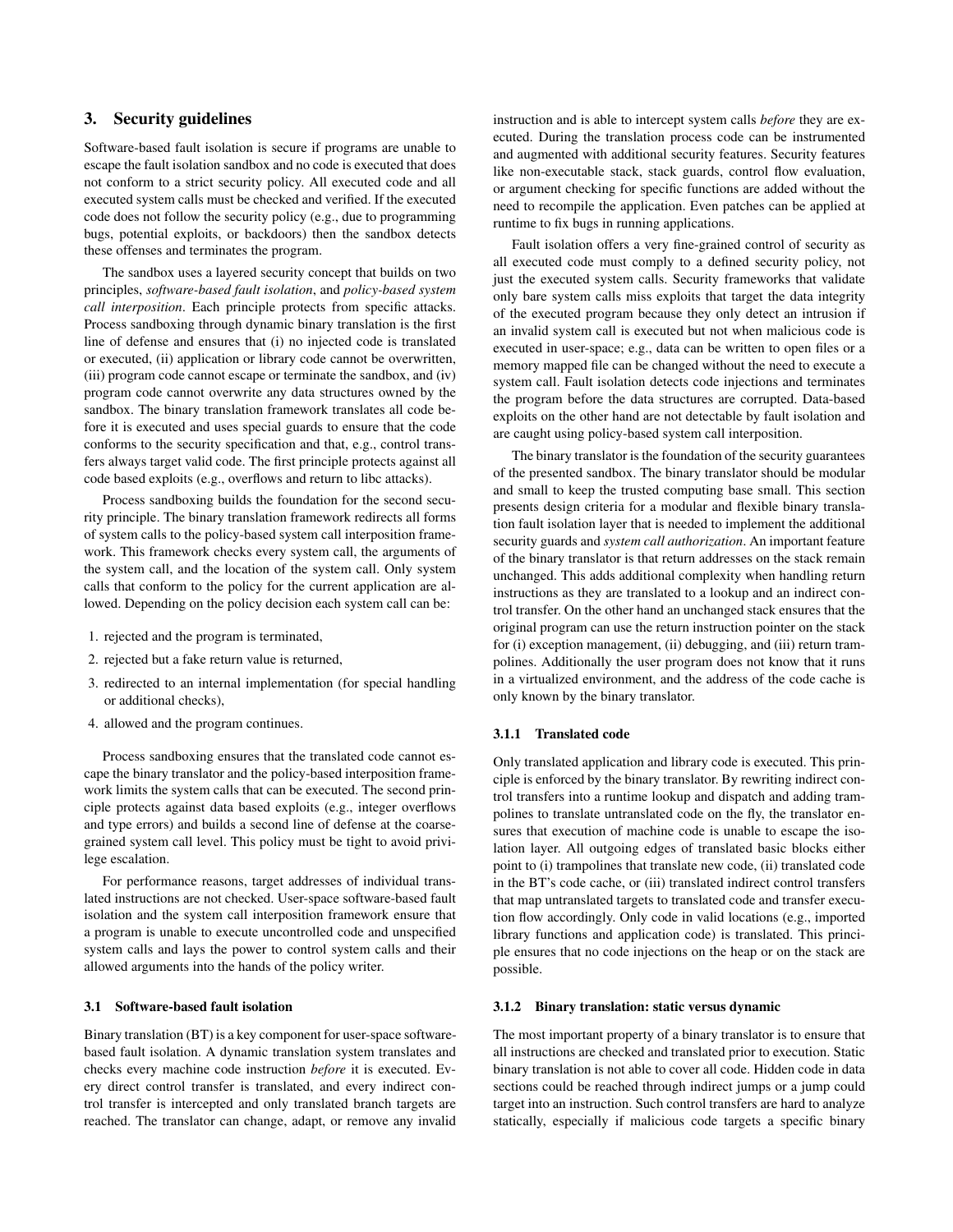translator, but are handled naturally in dynamic binary translators that translate code on a basic block level before the basic block is executed the first time.

Dynamic binary translator are therefore well suited to implement user-space software-based fault isolation.

# <span id="page-3-0"></span>3.1.3 Additional security guards

Binary translation guarantees that only translated instructions will be executed but does not prevent individual instructions from overwriting memory regions or executing specific system calls. Dynamic binary translation enables the implementation of additional security guards by rewriting and encapsulating specific instructions.

An important feature of the binary translator is that no pointers to internal data structures are left on the stack. The binary translator uses the same stack as the translated user-program to dynamically translate new basic blocks and dispatch indirect control transfers. A custom tailored exploit could target the binary translator itself. If the program were able to locate the internal data structures of the binary translator (e.g., the code cache), it could modify the executed code by directly changing instructions in the code cache and so break out of the isolation layer. Therefore the stack is pruned of pointers to internal data structures before the execution returns to the translated user-program. Additionally the translator guarantees that application code that tries to access internal data structures is not translated by virtualizing, e.g., addresses or registers.

The basic binary translator is extended by the following security guards that harden the user-space isolation sandbox and to ensure that application code cannot escape out of the sandbox:

- Executable space protection: implements a form of executable space protection for x86 on a section basis in user-space. This protection holds for regions defined in ELF headers of the programs and loaded libraries, even if they are smaller than a page. The guard checks if the target area is defined in the program or an imported library and if it actually contains code. If there is a violation then the program is terminated. This guard protects against the execution of code injected through stackbased and heap-based buffer overflows.
- Executable bit removal: this guard marks the code of the untranslated program as *non-executable* (by using mprotect calls). The application does not know the location of the internal code cache and is therefore not able to overwrite parts of the code cache with injected code. This guard ensures that only code from the binary translator and translated code in the code cache can be executed.
- Return address verification: This guard checks that the return address is not changed by implementing a shadow stack that is only accessible from internal code where the return address is verified for each return instruction. The shadow stack contains pairs of addresses, the original location and the translated counterpart. If the address on the original stack does not correspond to the address on the shadow stack then the program is terminated. This guard protects against stack based overflows and return to libc attacks and is orthogonal to solutions like StackGuard [\[14\]](#page-11-0), Propolice [\[24\]](#page-11-1), libverify [\[3\]](#page-10-0), and Format-Guard [\[12\]](#page-11-2).
- Signal handling: the binary translator keeps a mask of installed signals on a per-thread basis. Whenever a new handler for a specific signal is installed the code of the handler is wrapped into a trampoline that guarantees the secure execution of the signal and ensures that the signal processing code cannot escape the binary translator. This guard protects against errors in the trap handling and enables the sandbox to catch memory accesses to unmapped memory regions (e.g., probing for the location of the code cache).
- Secure context transfers: the control transfer from the binary translator to translated code uses an indirect control flow transfer to ensure that no pointers to any internal data structures of the binary translator are exposed on the stack. This guard hides the internal data structures of the sandbox from the application.
- Randomized addresses: the binary translator allocates all internal data structures on random addresses using an internal mmap implementation. On IA-32 the instruction pointer cannot be read directly (e.g, through a register) and indirect control transfers (e.g., call instructions) are replaced by a secure sequence of virtualized instructions during the translation process. All translated indirect control flow transfers point into the original code region and are replaced with a lookup in the mapping table. The translated code is therefore unable to recover a pointer into the code cache or any other internal data structure of the binary translator. The internal mmap implementation uses the address space layout randomization feature that is available in the Linux kernel [\[7,](#page-11-3) [8,](#page-11-4) [30\]](#page-11-5). Address space layout randomization is exploitable if used in isolation [\[36\]](#page-11-6) but all the exploits rely on some form of indirect control flow transfers and return to libc attacks. This guard relies on other guards to be secure. But the guard is nevertheless effective in raising the complexity for potential exploits.

The following security guards can be enabled on demand and are not part of the default configuration.

- Section guard: only (direct and indirect) function calls and function returns are allowed to transfer control to a function in a different code region. All other control transfers (like jumps or indirect jumps) are verified to target the code of the same section. This guard prohibits unintended control flow transfers.
- Call guard: call instructions are verified to transfer control to an existing function by checking the exported symbols of loaded objects. If the call does not target a symbol defined in any of the loaded libraries or the program itself then the call is not allowed. This guard prohibits arc attacks and the redirection of function pointers to unintended code.
- Protection of internal data structures: adds an additional heavyweight guard that uses mprotect to disable write access to all internal data structures (e.g., mapping table, code cache, internal translator data) of the binary translator whenever translated code is executed. This way translated code is unable to change translated code or any other internal data structures of the binary translator. Even if this guard is not active all pointers to the internal data structures are pruned from the stack. An exploit is unable to detect the internal data structures due to the virtualization guarantees of the translator.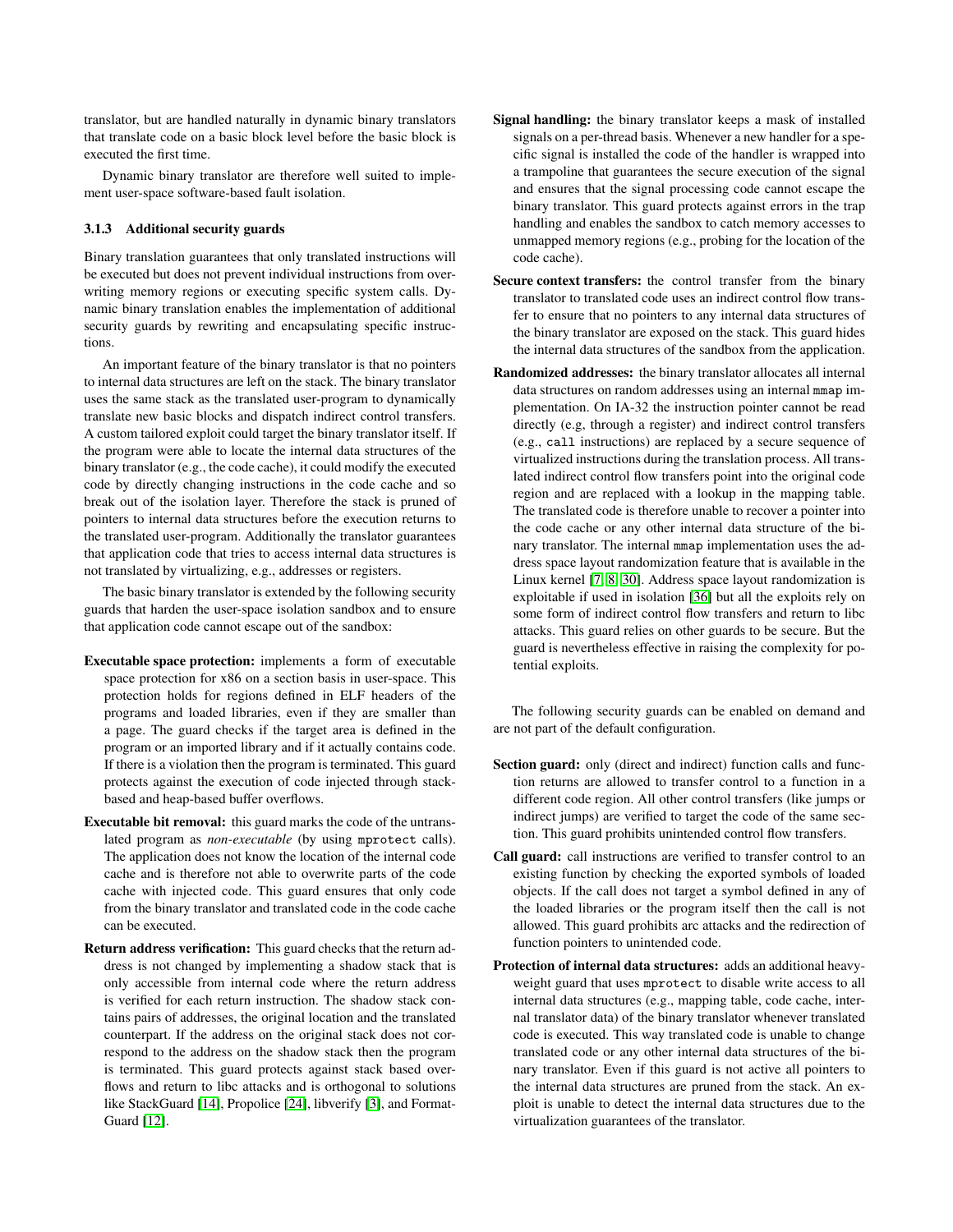The current guard configuration does not allow applications with self-modifying code. An application with, e.g., a JIT compiler could be handled by specifying at exactly what regions the compiler will be emitting code and using an additional guard for these regions.

## 3.2 Policy-based system call interposition

All the potentially dangerous functionality of a program is performed by system calls (e.g., I/O, network sockets, privilege escalation). A mechanism that restricts a program's use of system calls is a useful and important extension to fault isolation. Code based exploits are handled by the software-based fault isolation. Data driven attacks where no malicious code is executed (e.g., integer overflows and type errors) are caught whenever a system call is executed that does not conform to the application's policy.

*Policy-based system call interposition* relies on *software-based fault isolation* and the rewriting and replacement of system calls. All system calls through both *sysenter*, and *int 80* instructions (Linux uses and supports both systems [\[21\]](#page-11-7)) are rewritten by the binary translator to execute a validation function before they are allowed. The sandbox offers an extensible *system call interposition framework* that makes it possible to allow or disallow system calls based on the call stack, the system call number, and the parameters.

The sandbox validates system calls through handler functions and by a policy that is loadable at runtime. A policy has the advantage that combinations of allowed and disallowed parameters can be specified in a simple way. Handler functions on the other hand enable in-depth verification of arguments and can use state (e.g., a list of previous mmap calls, arguments, and call locations) to track application behavior throughout the execution of different system calls. The combination of a policy to handle simple and static combinations of system calls and handler functions for complex system calls enables an even tighter and more dynamic security model than policies alone.

#### 3.2.1 Special handler functions

The privileges of a program can be managed by specific handler functions on a per system call basis. Every system call can use a different handler function that analyzes *call stack* and *arguments*. The handler functions are a part of the binary translator and have full control over the application. Handler functions may *allow* the system call, *abort* the program, or redirect the system call and return a *fake value*.

These redirected system calls can be used to implement different functionality in user-space. If a system call is redirected then a user-space function is executed whenever the system call is called. This function runs in the context of the binary translator and can execute arbitrary other system calls (redirected system calls can, e.g., emulate or isolate vulnerable system calls). More generally redirected system calls add additional validation of arguments that are passed to the kernel.

The sandbox uses additional handler functions to check all mmap, mprotect, open, and openat system calls. For mmap and mprotect the sandbox checks if the arguments overlap or touch any internal data structures that the binary translator uses. If there is a conflict then the application is terminated. For the open and openat system calls the sandbox uses stat to check

```
mode:whitelist /* deny unlisted syscalls */
open("/dev/arandom", O RDONLY):allow
open("/dev/urandom", O RDONLY):allow
time(null):allow
getuid32():return(0) /* return static uid=root */
close(*):allow /* close open files */
write(1,*,*):allow /* stdout */
access("/etc/*",*):allow
// implicit: access("*",*):deny
```
<span id="page-4-0"></span>Figure 3. Example excerpt from a policy file that uses white listing as default policy. It allows two specific files to be opened, execution of the time(), close(), and write() system calls. getuid() returns 0 (root), and access() is restricted to /etc/\* only.

if the file is in the black list or tries to access protected files like /prof/self/maps that would leak information about the sandbox.

The handler functions are used as an extension of the policy system. Handler functions enable additional control logic to guard and tighten the allowed actions of the application.

#### 3.2.2 Policy-based system call authorization

The *system call authorization framework* for policy-based system call authorization builds on *process sandboxing* and extends the system call interposition framework. The sandbox loads a userdefined policy at startup to decide for each individual system call if it is allowed or not.

If a system call and its arguments do not match the policy (e.g., the configuration is not present in the policy for white-listing, or is present for black-listing), the isolation system assumes that there is an error, bug, or security problem and terminates the user process. Additionally it can signal the system operator that an authorization fault occurred.

The policy file contains a list of system calls and parameter-sets that are allowed or denied. This allows a combination of whitelisting and black-listing of different argument combinations per system call. Arguments are encoded as integers, pointers, strings, null, or asterisk for an unspecified value that matches any input. Partial strings can be matched with an appended asterisk (e.g., "/etc/apache2/\*"). Effective path arguments can additionally be evaluated using stat system calls. Possible actions for each combination are to allow the system call, to abort the program, or to return a predefined integer value. See Figure [3](#page-4-0) for an excerpt from a policy file and Figure [4](#page-5-1) for an overview of runtime data structures needed for the policy-based authorization.

The redirected system calls can be used to change and test the behavior of a program if certain system calls return special values (e.g., many programs behave differently if they are run as root, so returning a fake value for getuid is useful in some cases). The current policy is limited to returning a static fake value. But the system call interposition framework can be used to call any user supplied function to handle a specific system call. This functionality enables, e.g., additional stateful security checks, the emulation of (obsolete or unsafe) system calls, virtualization or reimplementation of specific system calls in user space, or can be used for whole kernel emulation in user-space.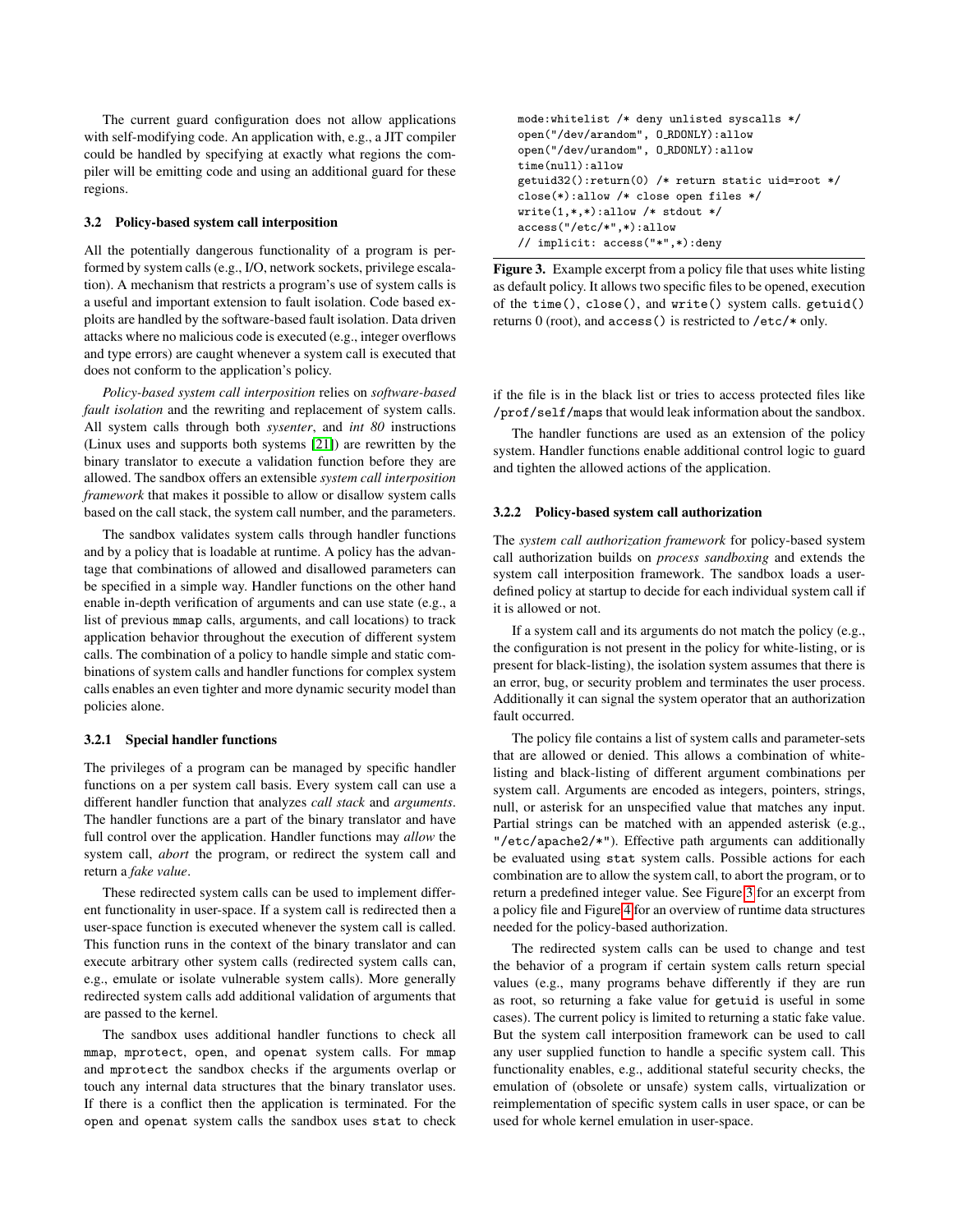Depending on the first line of the policy file either white-listing or black-listing is used. Black-listing can be used, e.g., for testing or implementation of new features. For security policies we assume that a white-listing approach is taken. An unmatched combination of parameters for a specific system call either aborts the program if white-listing is used, or is allowed if black-listing is used. Whitelisting specifically allows system calls and implicitly denies all other system calls. Black-listing denies or redirects specific system calls and implicitly allows all unspecified system calls.

## 3.2.3 TOCTTOU attacks

Time Of Check To Time Of Use (TOCTTOU) [\[40\]](#page-11-8) attacks rely on the fact that a second thread can replace the arguments on the stack of another thread after they have been checked by the interposition framework but before the system call is executed.

Each thread of an application is guarded by a sandbox. The security guards inside each sandbox prohibit the execution of malicious code. A thread that tries to execute an illegal control flow transfer or illegal code terminates the application immediately. This setup prevents a second thread from using injected code to rewrite the system call arguments after they are checked by the policybased system call interposition.

A hypothetical exploit could use a data-based exploit in one thread to corrupt a data-structure that is used in both threads after the system call interposition framework validated the arguments. To guard against such an exploit, we must restrict access to a thread's stack by other threads. The randomness introduced by the thread scheduler and random stack locations suffices in many scenarios to limit the risk of such an exploit.

The combination of the additional fine-grained checks of the additional security guards in the isolation layer and the policybased system call interposition make TOCTTOU attacks based on code injection impossible.

# <span id="page-5-0"></span>4. Implementation

libdetox uses fastBT [\[31,](#page-11-9) [32\]](#page-11-10), a generator for binary translators to generate a lean and efficient table-based user-space binary translator that follows the description in Section [2.](#page-1-1) The generated binary translator is extended by the security guards to enforce fine-grained



<span id="page-5-1"></span>Figure 4. Runtime data structures for a given policy with examples for the open() and close() system calls.

user-space fault isolation and to implement the system call interposition framework.

This section discusses the implementation of the software-based fault isolation mechanism and highlights the changes needed to implement a secure binary translator. The policy-based authorization framework is then implemented on top of the software-based fault isolation.

#### 4.1 Software-based fault isolation

The four binary translators that we evaluated for user-space fault isolation and the system call interposition framework are PIN [\[28\]](#page-11-11), HDTrans [\[37,](#page-11-12) [38\]](#page-11-13), DynamoRIO [\[9,](#page-11-14) [10,](#page-11-15) [23\]](#page-11-16), and fastBT [\[31,](#page-11-9) [32\]](#page-11-10). These binary translators use different approaches to implement user-space binary instrumentation and isolation. HDTrans and fastBT use a table-based approach that translates instructions based on translation tables. DynamoRIO and PIN translate the machine code into a high level intermediate representation (IR) and compile the translated IR back to machine code.

Important features are that the binary translator must cover the complete IA-32 instruction set and that no pointers to thread local data structures are left on the stack if the binary translator uses the same stack as the user-program. To offer an attractive alternative to full system translation the overhead for the binary translation must be low, both for the translation of new instructions and for the execution of translated code.

libdetox uses fastBT because (i) the complete IA-32 instruction set is supported, (ii) the binary translator is very modular and extendable by new handler functions that control the low-level translation of control instructions, and (iii) the trusted computing base is small. libdetox consists of only a couple of thousand lines of code.

The binary translator framework translates all control flow instructions and ensures that the execution stays inside the code cache.

All internal data is allocated on a thread-local basis. Each thread has a private code cache and runs its own translator. This removes the need for inter-thread synchronization.

libdetox uses fastBT as a tool for software-based fault isolation. The security concepts presented in this paper are not specific to fastBT, but can be implemented in any table-based binary translator. Details of the implementation of the binary translator are available in [\[32\]](#page-11-10). The additional security guards that are discussed in [3.1.3](#page-3-0) are an extension implemented on top of the binary translator and crucial to guarantee isolation.

The combination of fastBT with the additional security guards ensures the first security principle defined in Section [3.](#page-2-0) Illegal instructions and instructions that redirect control flow to malicious code lead to a direct abort of the program through the binary translator.

#### 4.1.1 Thread and process handling

All system calls that create threads or new processes are handled in a special way. If the arguments are allowed according to the policy then the system call is instrumented such that the new thread or process is started in a new libdetox instance.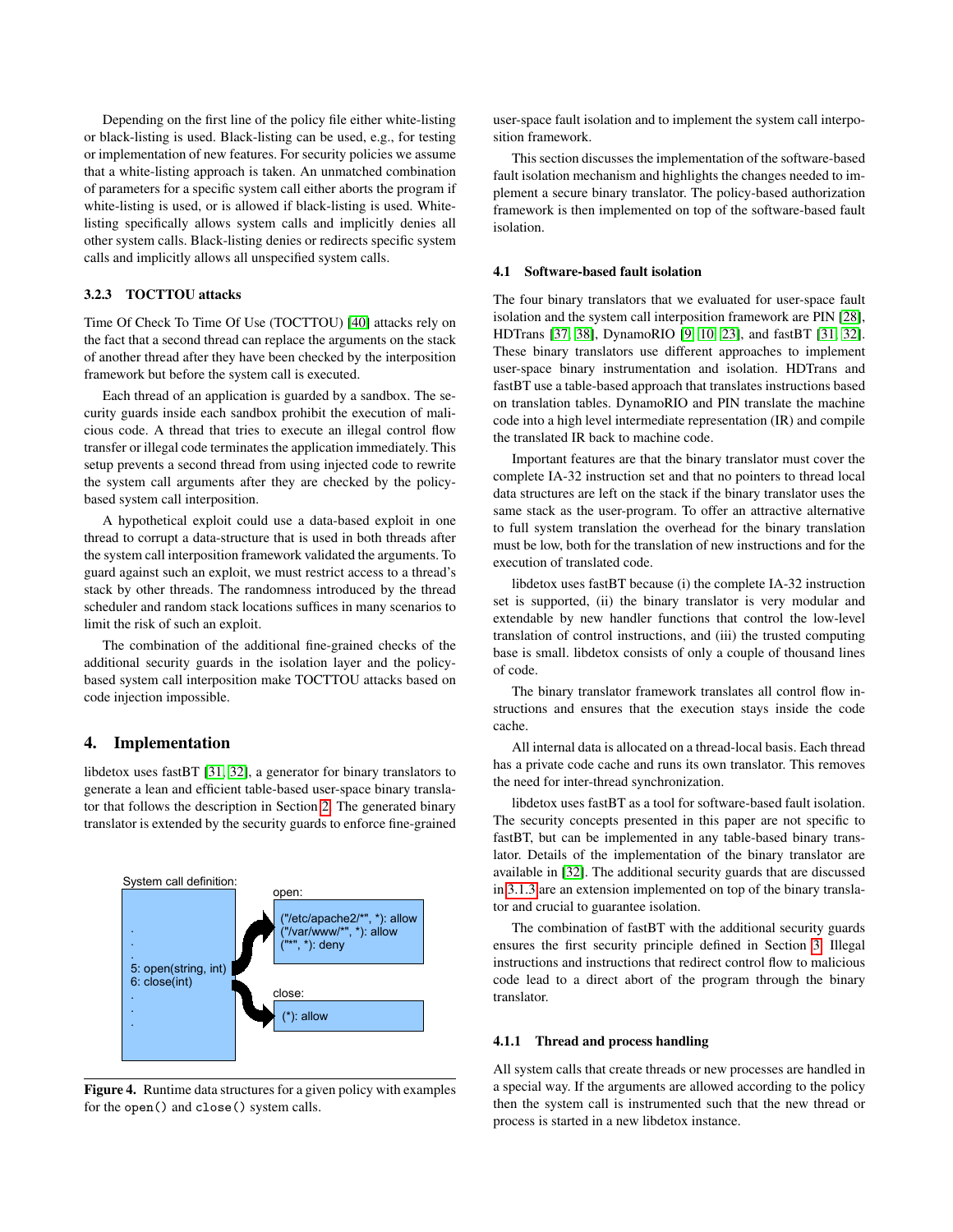If a new thread is started then a trampoline is executed first that starts a new instance of the binary translator that controls the execution of the new thread. For each new process that is started the binary translator is injected with a LD PRELOAD directive (if the started program supports dynamically shared libraries, otherwise the process creation is aborted).

# 4.1.2 Additional guards

libdetox reads all symbol and section information when the program or shared libraries are loaded. This information is imported into data structures of libdetox that are used at runtime to implement the additional security guards.

The guards from Section [3.1.3](#page-3-0) are executed either when new code is translated or whenever the translated instruction is executed in the application. Executable space protection, executable bit removal, and signal handling are implemented using static implementations during the translation process. The section guard, call guard, and return address verification need both a check during the translation and an additional dynamic check. The check during the translation process is used for fixed or precomputed targets and the dynamic check is patched into the translated code for all dynamic control flow transfers.

Secure context transfers are implemented through changes in the binary translator. The optimizations for indirect control flow transfers are modified so that no pointers to the code cache are left on the stack of the user-program. For example a return instruction is translated into code that (i) executes a lookup in the mapping table, (ii) stores the translated target address in a local data structure, and (iii) uses an indirect jump through that data structure to redirect the control flow to the translated target. Using such trampolines guarantees that pointers to the code cache are never left on the application stack and there is no need to overwrite return addresses of the original application which would leak information about the sandbox.

#### 4.2 Policy-based system call authorization

All system calls through interrupts and the sysenter instruction are rewritten by the binary translator. The system call interposition framework is implemented on top of the binary translator to wrap all system calls into individual evaluation functions. The system call interposition framework then checks the system call and its arguments against the loaded policy. libdetox loads the policy and parses it into an array of parameter lists. Per system call a parameter list is generated with combinations of valid parameters. If the user program wants to execute a system call then the list is checked. If a parameter-set matches then the system call is either executed or a fake value is returned. The process is terminated if no parameter-set matches. This enforces the second security principle. The combination of these two principles makes user-space isolation and encapsulation possible and secure.

# <span id="page-6-0"></span>5. Evaluation

This section evaluates the libdetox user-space virtual machine. Low overheads for isolation and sandboxing features show that the libdetox approach is highly attractive. The discussion about system

call coverage shows that most programs execute a low number of specific system calls with a limited set of arguments.

The Apache case study in Section [5.3](#page-8-0) shows that it is possible to isolate Apache in a user-space sandbox that implements a hard security policy with low overhead.

The benchmarks are run under Ubuntu 9.04 on an E6850 Intel Core2Duo CPU running at 3.00GHz, 2GB RAM, and GCC version 4.3.3. Averages are calculated by comparing overall execution time for all programs of untranslated runs against translated runs. The SPEC CPU2006 benchmarks are presented as a way to compare performance with other systems.

## <span id="page-6-1"></span>5.1 Isolation and sandboxing overhead

This section provides an analysis of the runtime overhead introduced through libdetox. The overhead is separated into (i) BT overhead alone, (ii) overhead for system call validation and executable space protection, and (iii) full protection using mprotect to guard the internal datastructures from attacks against the sandbox.

Table [1](#page-7-0) displays overheads for all SPEC CPU2006 benchmarks compared to an untranslated run. The different configurations are:

- BT: A configuration without additional security features, showing the overhead of the isolation and binary modification toolkit.
- libdetox: This configuration shows libdetox's overhead with the default guards enabled.
- libdetox+mprot: The last configuration shows full encapsulation including protection of internal data structures using explicit memory protection through mprotect.

Table [1](#page-7-0) uses the standard SPEC CPU2006 benchmarks and shows the overhead for long running programs. The average slowdown for binary translation (and no other transformation) for the full SPEC CPU2006 benchmarks is 6.0%. The libdetox security extensions increase the overhead to 6.4%. The full protection mechanism results in an overhead of 8.2%. The overhead for binary translation and basic libdetox protection for most programs is between −3.5% and 4.0%; some benchmarks like 400.perlbench, 433.gcc, 453.sjeng, 483.xalancbr, 447.dealII, and 453.povray result in a higher overhead of 23% to 60% due to many indirect control flow transfers that cannot be optimized. The speedup of some programs is achieved by a better code layout through the translation process. libdetox adds static overhead per translated block and per system call. The SPEC CPU20006 benchmarks have a low number of system calls and high code reuse, which is typical for server applications. Therefore the libdetox extensions add no measurable overhead to these programs.

libdetox with full protection leads to more overhead (8.21% on average) because the number of system calls increases. But the overall overhead is low for these benchmarks, although the translation overhead is higher. The translation overhead is still small compared to the runtime of the translated program. As soon as all active code is translated, no further memory protection calls are necessary.

# 5.2 System call coverage

Figure [5](#page-7-1) shows a policy that covers all SPEC CPU2006 benchmarks. This policy is not secure and only used to evaluate the over-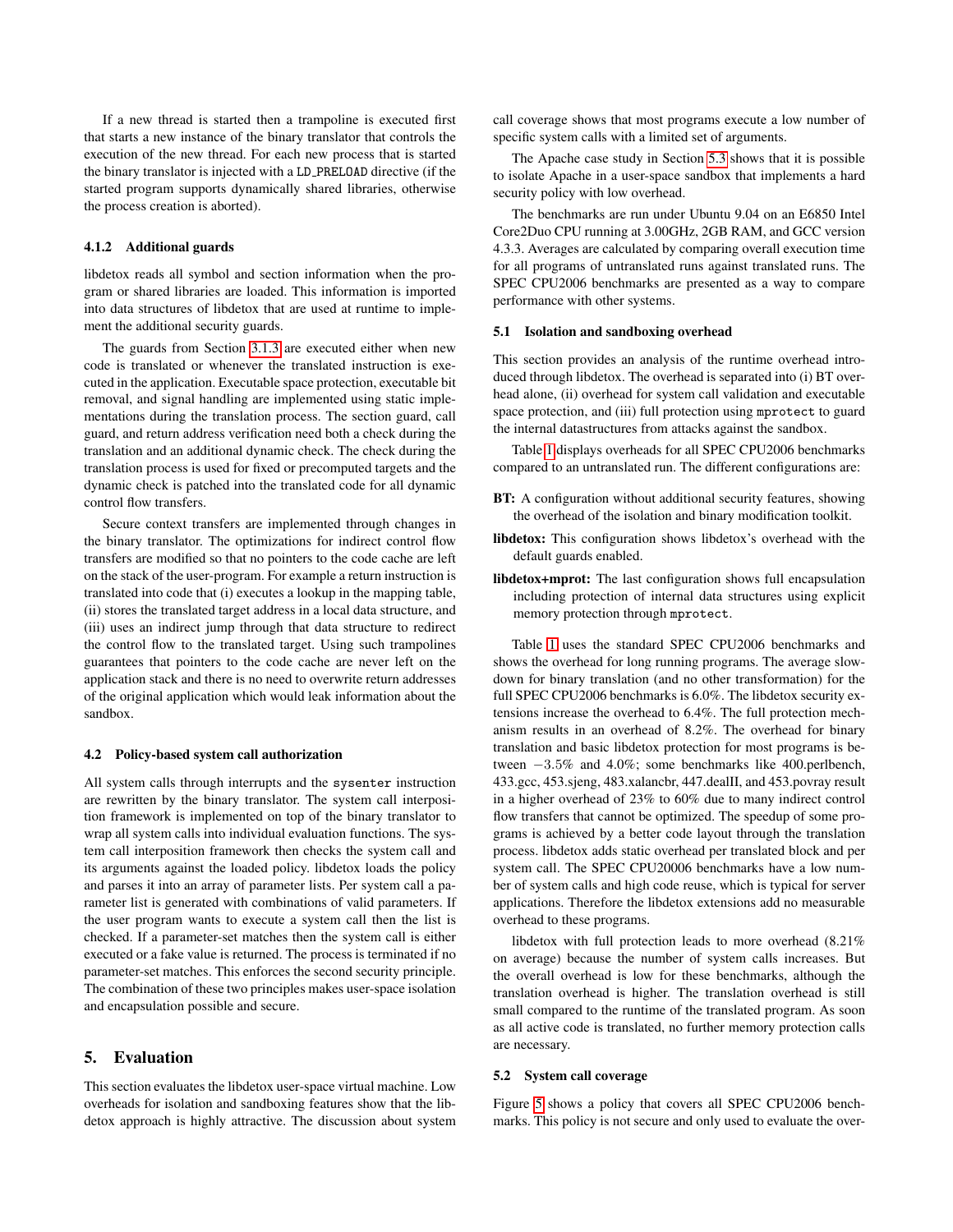| <b>Benchmark</b>  | RT       | libdetox | +mprot    |
|-------------------|----------|----------|-----------|
| 400.perlbench     | 55.97%   | 59.88%   | 74.69%    |
| 401.bzip2         | 3.89%    | 5.39%    | 5.54%     |
| $403.\text{gcc}$  | 20.86%   | 22.68%   | 55.56%    |
| $429$ mcf         | $-0.49%$ | 0.49%    | 0.25%     |
| 445.gobmk         | 18.17%   | 14.57%   | 16.69%    |
| 456.hmmer         | 4.64%    | 4.75%    | 5.72%     |
| 458.sjeng         | 24.62%   | 27.65%   | 31.22%    |
| 462.libquantum    | 0.98%    | 0.98%    | 0.98%     |
| 464.h264ref       | $6.17\%$ | 9.20%    | 9.20%     |
| 471.omnetpp       | 13.91%   | 14.11%   | 15.12%    |
| 473.astar         | 3.66%    | 3.83%    | 4.33%     |
| 483 xalanchmk     | 23.72%   | 27.22%   | 31.27%    |
| 410.bwayes        | 2.12%    | 2.68%    | 3.91%     |
| 416.gamess        | $-3.50%$ | $-4.20%$ | $-0.70%$  |
| 433.milc          | $0.97\%$ | 2.18%    | 3.26%     |
| 434.zeusmp        | $-0.13%$ | $-0.25%$ | 0.13%     |
| 435.gromacs       | $0.00\%$ | $0.00\%$ | $0.00\%$  |
| 436.cactusADM     | $0.00\%$ | $-0.66%$ | $0.00\%$  |
| 437.leslie3d      | $0.00\%$ | $0.00\%$ | 0.86%     |
| 444 namd          | $0.65\%$ | $0.65\%$ | 0.65%     |
| 447.dealII        | 44.20%   | 41.12%   | 43.66%    |
| 450.soplex        | 7.25%    | 5.02%    | 7.25%     |
| 453.povray        | 22.10%   | 25.14%   | 26.52%    |
| 454.calculix      | -1.68%   | $-0.56%$ | $-1.12\%$ |
| 459.GemsFDTD      | 1.79%    | 1.79%    | 2.68%     |
| 465.tonto         | 9.19%    | 10.27%   | 12.43%    |
| 470.1bm           | $0.00\%$ | $0.00\%$ | $-0.11%$  |
| $482$ .sphinx $3$ | 2.36%    | 2.25%    | 1.89%     |
| <b>Average</b>    | $6.00\%$ | $6.39\%$ | 8.21%     |

<span id="page-7-0"></span>Table 1. Overhead for different configurations executing the SPEC CPU2006 benchmarks (relative to an untranslated run). +mprot: libdetox with full memory protection.

head of policy-based user-space software-based fault isolation. The policy is a summary of all individual policies for each SPEC benchmarks so that the overhead for all benchmarks can be evaluated in a single run of the SPEC benchmark script. Differences to real policies include the over-generalization of attributes and the lax handling of the open, unlink, mmap2, unlink, and stat64 system calls. A production policy would tighten the policy for a single program and explicitly list all needed files and directories or restrict these system calls to specific directories. These system calls are used to access many data files in each individual benchmark and for each data size. The long list of explicit configurations was abbreviated through over-approximation to give a clearer picture. A safe policy for a single specific SPEC benchmark does not result in any measurable additional overhead.

Figure [5](#page-7-1) shows that all SPEC CPU2006 benchmarks need no more than 38 different system calls with a few more individual parameter configurations.

The second case study shows *nmap*, which is a network exploration and security tool that checks and fingerprints running services of servers over the Internet. libdetox virtualizes and encapsulate version 4.53 of nmap into a secure sandbox. The policy shown in Figure [6](#page-8-1) shows a set of rules that restricts nmap to a few different

```
mode:whitelist /* not listed: abort program */
brk(*):allow /* memory management */
mmap2(null,*, PROT_READ | PROT_WRITE, \
    MAP_ANONYMOUS | MAP_PRIVATE, -1,*):allow
mremap(*,*,*, MREMAP MAYMOVE):allow
munmap(*,*):allow
execve("/bin/echo",*,*):allow /* allowed prog.s */
execve("/opt/cpu2006/bin/echo",*,*):allow
execve("/sbin/echo",*,*):allow
execve("/usr/bin/echo",*,*):allow
execve("/usr/local/bin/echo",*,*):allow
execve("/usr/local/sbin/echo",*,*):allow
execve("/usr/sbin/echo",*,*):allow
clone(*,null,0,null):allow /* allowed file I/O */
close(*):allow
dup(*):allow
fcntl64(*,*):allow
fstat64(*,*):allow
ftruncate64(*,*):allow
getcwd("*",*):allow
ioctl(*,*):allow
llseek(*,*,*,*, SEEK SET):allow
llseek(*,*,*,*, SEEK CUR):allow
lseek(*,*, SEEK SET):allow
lseek(*,*, SEEK CUR):allow
lstat64("/opt/cpu2006/benchspec/CPU2006/*", \
    *):allow
open("*",*):allow /* relaxed for spec */
pipe(*):allow
read(*,*,*):allow
stat64("*",*):allow
rmdir("foo"):allow /* remove foo directories */
unlink("*"):allow /* unlink relaxed for spec */
write(*,*,*):allow
writev(*,*,*):allow
futes(*, FUTEX\_PRIVATE | FUTEX\_WAKE, 0x7FFFFFF, \ \ \ranglenull,*,*):allow /* process mgmt */
waitpid(*,*,0):allow
rt sigprocmask(SIG BLOCK,*,*):allow /* signals */
rt sigprocmask(SIG SETMASK,*,null):allow
getegid32():allow /* information retrieval*/
geteuid32():allow
getgid32():allow
getrusage(RUSAGE SELF,*):allow
gettimeofday(*,null):allow
getuid32():allow
setrlimit(RLIMIT_DATA,*):allow
ugetrlimit(RLIMIT DATA,*):allow
nanosleep(*,*):allow /* sleep and time */
time(null):allow
times(*):allow
```
<span id="page-7-1"></span>Figure 5. A relaxed policy to measure the sandboxing overhead for the SPEC CPU2006 benchmarks. Some rules are relaxed to facilitate the run of the spec benchmark scripts.

system calls, e.g., opening any network connection. The nmap program uses 23 different system calls, individual parameters are used to open 15 different files, use stat64 on 6 files, and use access for two files. This policy sandboxes the network scanner, and an attacker cannot escalate privileges if one of the many nmap detection modules contains exploitable code.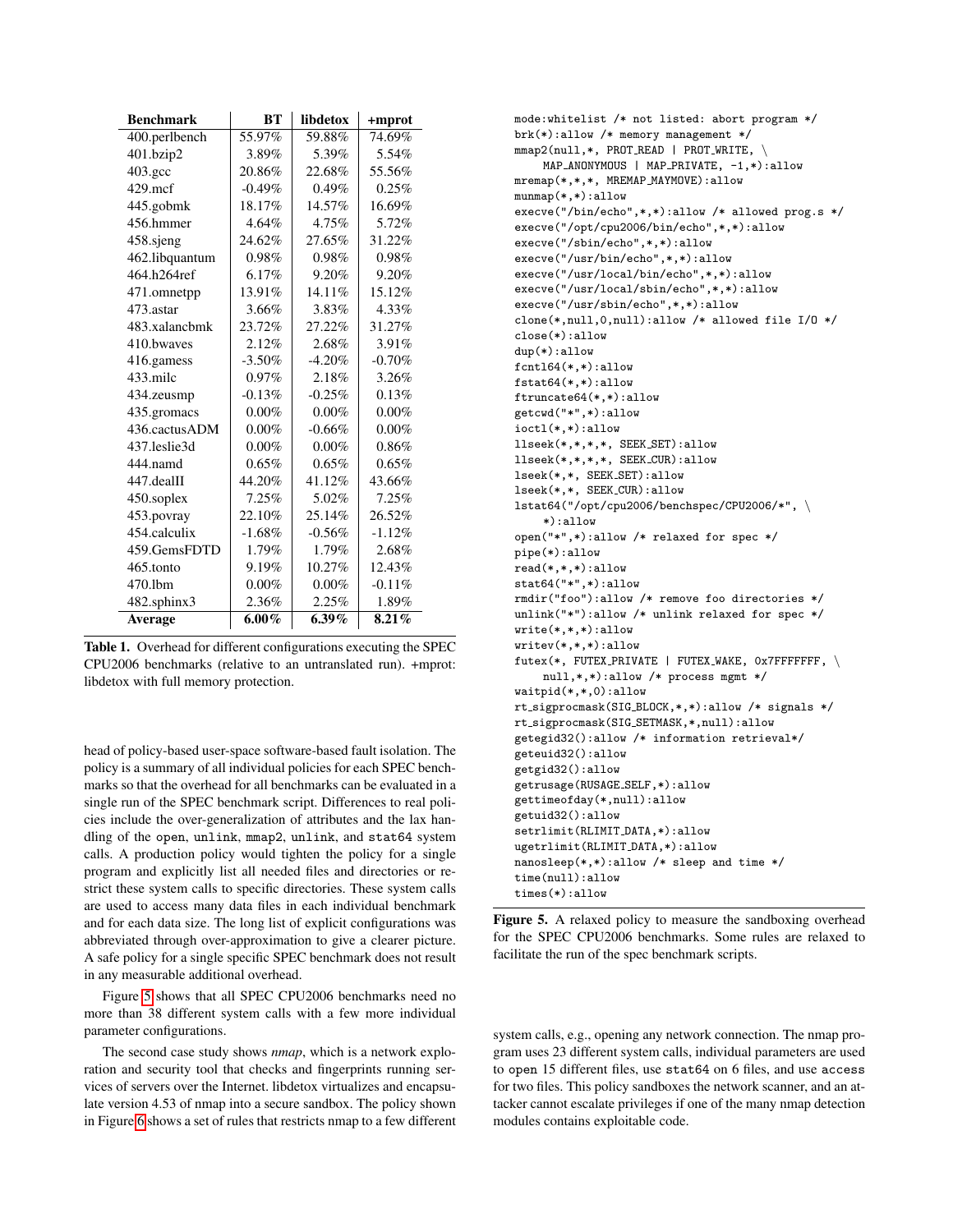```
mode:whitelist /* not listed: abort program */
brk(*):allow /* memory management */
/* due to shared libraries all mmap calls must be
   additionally checked in a handler function for
   a set exec bit. */
mmap2(*,*,*,*,*,*):allow
munmap(*,*):allow
futex(*,*,*,*,*,*):allow /* thread futexes */
access("/etc/ld.so.nohwcap",*):allow /* limit I/O */
access("/usr/share/nmap/nmap-services",*):allow
close(*):allow
fcntl64(*, F_GETFL):allow
fcntl64(*, F GETFD):allow
fcntl64(*, F SETFL, O RDWR | O NONBLOCK):allow
fstat64(*,*):allow
ioctl(*, TIOCGPGRP, *):allow
llseek(*,*,*,*,*):allow
newselect(*,*,*,*,*):allow
open("/dev/arandom",*):allow
open("/dev/tty",*):allow
open("/dev/urandom",*):allow
open("/etc/host.conf",*):allow
open("/etc/hosts",*):allow
open("/etc/ld.so.cache",*):allow
open("/etc/localtime",*):allow
open("/etc/nsswitch.conf",*):allow
open("/etc/passwd",*):allow
open("/etc/resolv.conf",*):allow
open("/lib/i686/cmov/libnsl.so.1",*):allow
open("/lib/i686/cmov/libnss compat.so.2",*):allow
open("/lib/i686/cmov/libnss files.so.2",*):allow
open("/lib/i686/cmov/libnss nis.so.2",*):allow
open("/usr/share/nmap/nmap-services",*):allow
read(*,*,*):allow
stat64("/etc/localtime",*):allow
stat64("/etc/resolv.conf",*):allow
stat64("/home/test/.nmap/nmap-services",*):allow
stat64("./nmap-services",*):allow
stat64("/usr/lib/nmap/nmap-services",*):allow
stat64("/usr/share/nmap/nmap-services",*):allow
write(*,*,*):allow
socketcall(PF NETLINK, SOCK RAW, 0):allow /* net */
socketcall(PF INET, SOCK STREAM, IPPROTO TCP):allow
socketcall(PF_FILE, SOCK_STREAM | \
    SOCK CLOEXEC | SOCK NONBLOCK, 0):allow
geteuid32():allow /* system information */
gettimeofday(*,*):allow
getuid32():allow
time(*):allow
uname(*):allow
ugetrlimit(*,*):allow
setrlimit(RLIMIT_NOFILE, *):allow
```
<span id="page-8-1"></span>Figure 6. Full policy covering and encapsulating the nmap network scanner and all additional detection modules. Network access is allowed as well as access to libraries and configuration files.

#### <span id="page-8-0"></span>5.3 Apache isolation

The Apache 2.2.11 HTTP server is used to benchmark a daemon that needs both access to local files and is accessible over the network. libdetox encapsulates the Apache processes and threads and only allows few system calls with restrictive parameter con-

figurations. Like the nmap policy in Figure [6](#page-8-1) Apache is only allowed to open specific files and access files in two directories (/etc/apache2, and /var/www) and is not allowed to execute other processes. On the other hand the daemon process is free to open connections over the network.

| <b>Benchmark</b> | native     | BТ         | libdetox  |
|------------------|------------|------------|-----------|
| test.html        | 84.83s     | 97.47s     | 101.34s   |
|                  | 22.48Mb/s  | 19.57Mb/s  | 18.82Mb/s |
| phpinfo.php      | 84.40s     | 98.63s     | 101.34s   |
|                  | 3.28Mb/s   | 2.8Mb/s    | 2.73Mb/s  |
| picture.png      | 249.87s    | 261.92s    | 266.98s   |
|                  | 945.18Mb/s | 901.67Mb/s | 884.6Mb/s |
| Avg. overhead    |            | 9.29%      | 12.06%    |

<span id="page-8-2"></span>Table 2. The ab benchmark is used to compare a native run without isolation to fast binary translation only, and libdetox with userspace fault isolation and policy-based system call authorization.

The overhead for the Apache daemon was measured using the *ab* Apache benchmark which used 10 concurrent instances to receive each file 1'000'000 times. Table [2](#page-8-2) shows the overheads using different configurations. The test uses the following files: (i) test.html, a static html file with 1.7kB, (ii) phpinfo.php, a small php file that issues the phpinfo call, and (iii) picture.png, a 242kB file.

The overhead to download a small file is 14.9% for binary translation because of the high number of system calls needed to open, read, and send the file. The overhead for libdetox is 19.5%. For larger files, as seen by the numbers for picture.png, the overhead of binary translation is 4.83% and 6.85% for libdetox.

An interesting feature is the throughput difference between small and large files. Throughput is increased from 22.48Mb/s to 945.18Mb/s for native runs and even more for libdetox, namely from 19.57Mb/s to 901.67Mb/s, which is more than 46 times faster compared to the small file.



<span id="page-8-3"></span>Figure 7. Overhead introduced through isolation, sandboxing, and policy-based authorization for the Apache benchmarks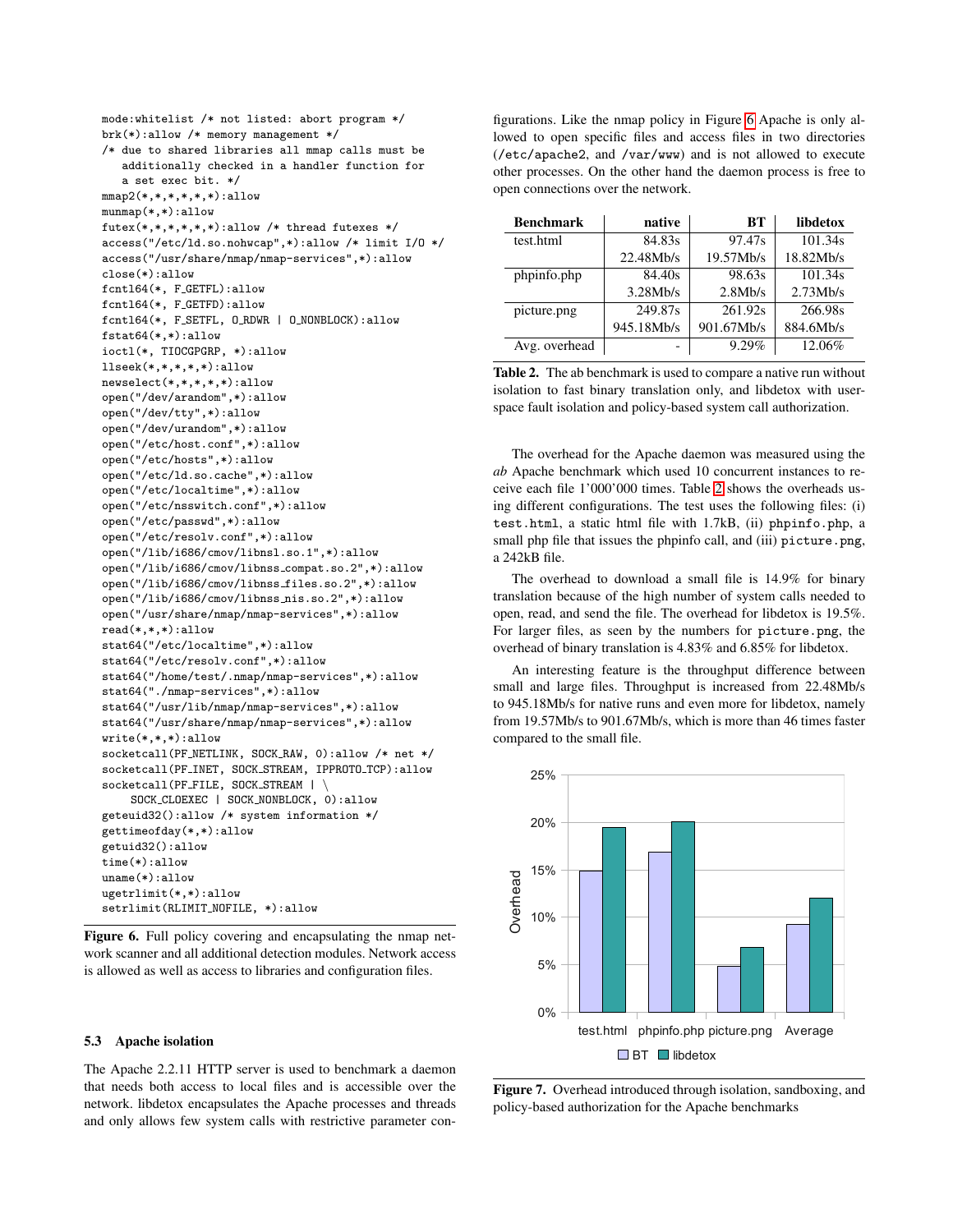Figure [7](#page-8-3) shows the overhead introduced through isolation and sandboxing for the different Apache benchmarks. The numbers show that libdetox introduces a moderate overhead of about 20% for small static and small dynamic files. For larger files the overhead drops to below 7%. The SPEC CPU2006 benchmarks in Section [5.1](#page-6-1) showed that the overhead for compute intensive programs is even lower. The average overhead of libdetox for the Apache web-server results is 12.06%, which makes user-space fault isolation attractive.

# 6. Related work

Related work to the presented approach combines ideas from different fields of research. An important area are systems that enforce some kind of security policy by either limiting the instruction set or relying on some kernel infrastructure. Security can be enforced on many levels. Some of them are limiting the system calls a program can use, others limit the instruction set inside the application, or use hardware extensions to limit the program.

An important characteristic of security systems is the granularity they work on. Some systems use full system translation to encapsulate and virtualize a complete running system. This offers strong security guarantees as hardware virtualization extensions can be used to separate different virtualized instances. A drawback of these solutions is data exchange between programs running on different virtualized instances and administrative overhead that is needed to configure and secure every single instance. Process encapsulation on the other hand limits the code and system calls a running process can execute.

This section discusses different alternate approaches to guarantee security. Full system translation offers the possibility to encapsulate complete systems and to guarantee security on a coarsegrained system level. System call interposition evaluates an application's system calls and offers coarse-grained interposition on the granularity of system calls. User-space isolation through dynamic binary translation offers a fine-grained level of control about all executed control flow transfers. Static binary translation limits the instruction set and uses a static checker that validates the application before it is run.

## 6.1 Full system translation

Full system translation virtualizes a complete system, including the operating system and all hardware. Complete system virtualization by QEMU [\[6\]](#page-10-1) offers full encapsulation, but comes with high overhead. Other full system virtualization tools like VMware [\[11,](#page-11-17) [15\]](#page-11-18) and Xen [\[4\]](#page-10-2) rely on kernel or hardware support. Livewire [\[20\]](#page-11-19) extends VMware to build an intrusion detection system around the virtual machine. Ho et al. [\[25\]](#page-11-20) present a protection system that uses a Xen based virtualization approach that uses QEMU to emulate individual instructions based on taint information.

A disadvantage of full system virtualization is that every virtual machine is an independent system with its own configuration and support needs. Additionally only very coarse-grained events can be observed from such a high level of abstraction. From a security and safety perspective the encapsulation of such an approach is needed but without the complexity of administrating individual systems. Our sandbox offers user-space process isolation, combining encapsulation with fine-grained security on a single system.

#### 6.2 System call interposition

System call interposition uses either a kernel module or ptrace support to implement a control mechanism on the level of system calls. These systems share several drawbacks. For one the protection mechanism is very coarse-grained and they do not detect the execution of malicious code until a system call that is not part of the policy is executed. These systems miss exploits that target opened files or use the policy's allowed system calls and are often prone to TOCTTOU attacks. These file changes evade detection of the security systems that validate purely on system calls. A second concern is the overhead introduced due to context switching. An expensive context switch has to be performed whenever a policy rule is checked. A third drawback is that these systems rely on trusted code in the kernel to stop the monitored program which poses an additional security risk.

Janus [\[22\]](#page-11-21) is a system call interposition framework that uses the Solaris process tracing facility (ptrace) to allow one user mode process to filter the system calls of a second process. This framework builds on kernel support and has two drawbacks: (i) the traced application is already in the kernel when it is stopped, a situation that poses a potential security problem, and (ii) the overhead of switching between an inspecting process and the corresponding application is high. MAPbox [\[1\]](#page-10-3), AppArmor [\[5\]](#page-10-4), SubDomain [\[13\]](#page-11-22), and Consh [\[2\]](#page-10-5) extend the idea of a ptrace interposition framework by implementing policy-based authorization. Tal Garfinkel analyzed practical problems of system call interposition in [\[18\]](#page-11-23).

The Linux kernel offers an API for security modules [\[41\]](#page-11-24) that can be used to implement many kernel-based coarse-grained security extensions. Systrace [\[33\]](#page-11-25) uses a kernel module to implement a system call policy. Some global system calls are validated in the kernel with low overhead, for all other system calls the program is stopped and a user-space daemon decides based on the parameters if the system call is allowed or not. Switchblade [\[16\]](#page-11-26) enforces a system call policy using an in-kernel system call model and dynamic taint analysis. Ostia [\[19\]](#page-11-27) prevents TOCTTOU attacks by using a proxy and a delegation model to delegate system calls to different processes or threads. Alcatraz [\[27\]](#page-11-28) is a hybrid isolation approach that offers unrestricted read access to a sandboxed application but redirects all writes to a buffer which can be examined before it is committed. Unfortunately this approach does not protect against data leaked over the network or processes that use local root exploits to gain privileges.

Our sandbox uses a fine-grained level of control that checks individual instructions and makes it impossible to execute injected code. Each thread of an application runs in its own sandbox. Each sandbox is secured against the execution of malicious code, therefore a second thread cannot execute code that races between the system call argument check and the execution of the system call thereby removing the threat of TOCTTOU attacks.

#### 6.3 User-space isolation through dynamic binary translation

Vx32 [\[17\]](#page-11-29) implements a user-space sandbox built on BT that uses segmentation to hide the internal data structures. Due to the use of segmentation the Vx32 system is limited to 32-bit code. Interrupts, system calls, and illegal instructions are translated to traps that call special handler functions. The proposed BT results in a high overhead as there are no optimizations for indirect control transfers.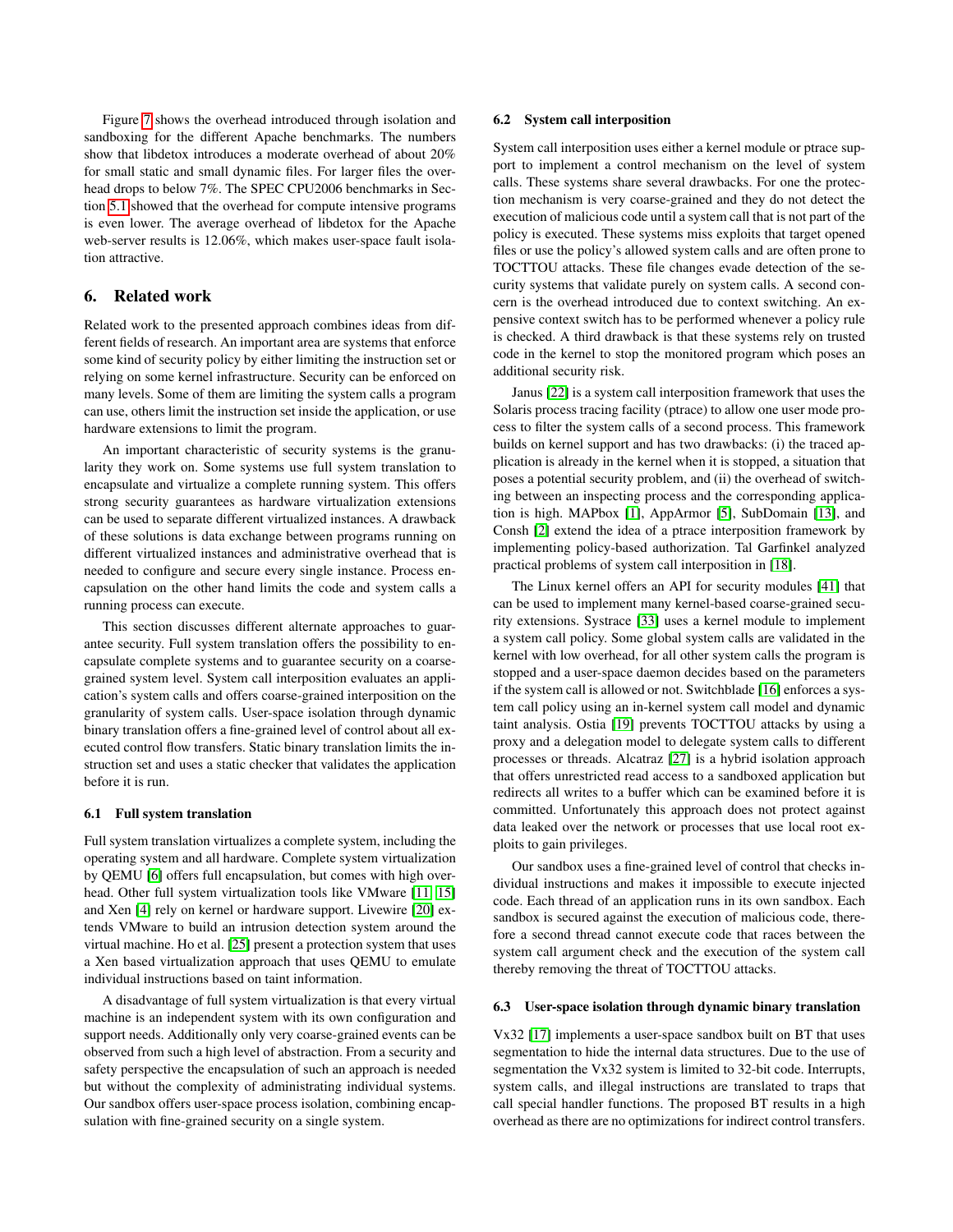The traps for system calls offered by Vx32 are targeted towards a reimplementation of the system calls and are not intended for a policy-based system call authorization framework.

Strata [\[34,](#page-11-30) [35\]](#page-11-31) is a safe virtual execution environment using software dynamic translation. It uses dynamic binary translation to isolate user-space programs and implements a basic system call interposition API. This API is used to instrument individual system calls. The translation framework is neither limited to a single system nor to a single architecture. Strata uses binary translation to enforce a non-executable stack but there are no additional security guards that limit return to libc attacks or heap based overflows.

Program shepherding [\[26\]](#page-11-32) uses the DynamoRIO [\[9,](#page-11-14) [10,](#page-11-15) [23\]](#page-11-16) framework to safeguard running applications. A single policy is hardcoded and enforced using binary translation. The binary translator adds additional checks to restrict code origins and to control the targets of indirect control transfers.

Our approach implements a user-space sandbox and extends this sandbox with additional security guards that check the execution of application code at runtime. System calls in our approach are not replaced by software traps but are validated through a policybased system call authorization framework. Additionally libdetox does not depend on specific hardware features like segmentation, a feature that is not present on AMD64 and hinders portability. The policies used in the sandbox can be refined and changed without the need to recompile the safe execution platform.

#### 6.4 Security through static binary translation

The Google Native Client [\[42\]](#page-11-33) executes x86-code in a sandbox. The native client uses the same instruction padding techniques as presented in the software-based fault isolation [\[39\]](#page-11-34) system by Wahbe et al.. The instruction set is limited to a safe subset of the IA-32 ISA, making illegal operations impossible. A verifier checks if the program is valid before the program is executed without any additional isolation. Such a system limits the possible range of used instructions, the programs must be linked statically, and no dynamic libraries can be used. Programs must be compiled with a custom-tailored compiler and special libraries.

PittSField [\[29\]](#page-11-35) implements a static binary translation and checking tool used for software-based fault isolation. The static rewriting algorithm (i) aligns targets for control transfers on 16 byte boundaries, (ii) changes control transfer instructions so that targets are always 16 byte aligned, and (iii) separates data and code regions by adding additional instructions to force pointers to point to data or code. This static translation results in an overhead of 13% for instruction alignment and 21% for data verification as reported in [\[29\]](#page-11-35).

The PittSFIeld approach only verifies that a program executes valid instructions and writes to the correct data regions. Our sandbox offers the executable space protection mechanism which write protects application and library code and implements full protection of the internal data structures using kernel memory protection. Additionally our sandbox approach offers a system call interposition framework which validates every single system call and its arguments.

The PittSFIeld approach validates that a return address on the stack is in the code region and not in the data region. But a carefully designed return to libc attack is possible. Our approach disables return to libc attacks by only allowing the execution of a safe subset of system calls that are defined by a custom-tailored policy, checking return addresses, and verifying all control transfers.

# 7. Conclusion

We present an approach to low overhead software-based fault isolation that implements fine-grained security in user-space. This approach limits programs in their use of system calls and execution of privileged instructions through flexible per-process policies and a configurable system call interposition framework.

An implementation prototype of our approach called libdetox uses dynamic binary translation to support the full IA-32 ISA without kernel support. Full binary translation adds security guards, detects code injections, guards dangerous instructions at runtime and interposes system calls with an authorization framework. System calls are validated based on individual handler functions for special system calls and a policy that allows to control the allowed parameters on a per system call basis.

The approach presented here is attractive for many scenarios that look for a low-cost and widely useable way to secure a system. Applications are isolated and encapsulated while using a shared system image with a single system configuration, and there is no need to virtualize a complete system. Our approach is the first virtual execution system that combines a fast and efficient softwarebased translator with additional guards and a policy-based system call interposition framework. This combination results in a low overhead software-based fault isolation and encapsulation system. Such a system then can guard daemon processes like the Apache web-server to prevent unwanted access to system resources.

As users (and system administrators) look for ways to deal with the wide range of security problems, libdetox presents a simple yet highly attractive approach to protect a system against a wide range of attacks.

# **References**

- <span id="page-10-3"></span>[1] ACHARYA, A., AND RAJE, M. MAPbox: using parameterized behavior classes to confine untrusted applications. In *SSYM'00: Proceedings of the 9th conference on USENIX Security Symposium* (2000).
- <span id="page-10-5"></span>[2] ALEXANDROV, A., KMIEC, P., AND SCHAUSER, K. Consh: Confined execution environment for internet computations. *http://citeseerx.ist.psu.edu/viewdoc/summary?doi=10.1.1.57.488* (1999).
- <span id="page-10-0"></span>[3] BARATLOO, A., SINGH, N., AND TSAI, T. Transparent run-time defense against stack smashing attacks. In *ATEC '00: Proceedings of the annual conference on USENIX Annual Technical Conference* (2000).
- <span id="page-10-2"></span>[4] BARHAM, P., DRAGOVIC, B., FRASER, K., HAND, S., HARRIS, T., HO, A., NEUGEBAUER, R., PRATT, I., AND WARFIELD, A. Xen and the art of virtualization. In *SOSP '03* (New York, NY, USA, 2003), pp. 164–177.
- <span id="page-10-4"></span>[5] BAUER, M. Paranoid penguin: an introduction to novell apparmor. *Linux J. 2006*, 148 (2006), 13.
- <span id="page-10-1"></span>[6] BELLARD, F. QEMU, a fast and portable dynamic translator. In *ATEC '05* (Berkeley, CA, USA, 2005), pp. 41–41.

The source code of the libdetox framework and additional examples can be downloaded at <http://nebelwelt.net/projects/libdetox>.